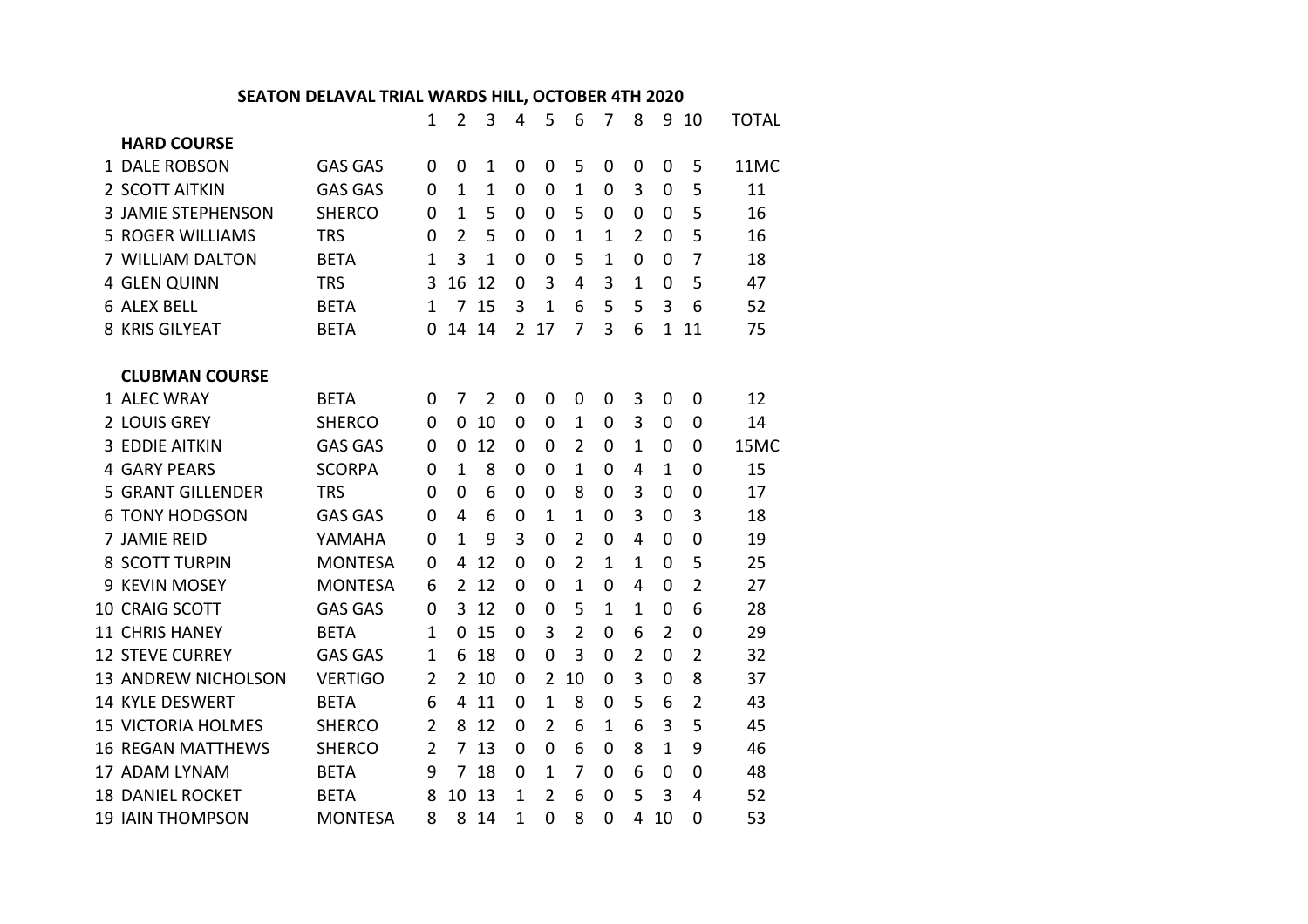| <b>20 PAUL MARTIN</b>       | <b>BETA</b>    | 6            | 7              | 15             | 3              | $\mathbf{1}$   | 9              | 0              | 8  | 0              | 8              | 57             |
|-----------------------------|----------------|--------------|----------------|----------------|----------------|----------------|----------------|----------------|----|----------------|----------------|----------------|
| 21 GARETH MOOR              | <b>BETA</b>    | 7            | 11             | 20             | 0              | $\overline{2}$ | 7              | 0              | 9  | 1              | 8              | 65             |
| 22 MALCOLM LONSDALE         | <b>BETA</b>    | 8            | 7              | 20             | 5              | $\mathbf{1}$   | 5              | $\overline{0}$ | 8  | $\mathbf{1}$   | 18             | 73             |
| 23 BOB LEWIS                | <b>TRS</b>     | 13           | 10             | 18             | $\mathbf 0$    | 0              | 10             | 0              | 4  | 8              | 11             | 74             |
| 24 JAMES ROE                | <b>BSA</b>     | 9            | 6              | 16             | 11             | 0              | 5              | 0              | 10 | 8              | 10             | 75             |
| 25 EUAN WOOD                | <b>BETA</b>    | 11           | 12             | 10             | $\overline{2}$ | 3              | 14             | $\overline{2}$ | 8  | 6              | 11             | 79             |
| <b>26 PAUL CARDEN</b>       | <b>MONTESA</b> | 10           | 10             | 18             | 0              | 4              | 14             | $\overline{2}$ | 9  | 3              | 15             | 85             |
| 27 ALAN WOOD                | <b>BETA</b>    | 13           | 12             | 18             | 5              | 4              | 8              | 3              | 13 | 6              | 6              | 88             |
| 28 MORGAN DESWERT           | <b>BETA</b>    | 5            |                | 11 20          | 5              | 8              | 13             | $\mathbf{1}$   | 11 | 6              | 18             | 98             |
| <b>EASY COURSE</b>          |                |              |                |                |                |                |                |                |    |                |                |                |
| 1 IAN CHEETHAM              | YAMAHA         | 0            | 1              | 0              | 0              | 0              | 1              | 1              | 4  | $\mathbf 0$    | 0              | $\overline{7}$ |
| 2 JOE WRAY                  | <b>BETA</b>    | 0            | $\overline{2}$ | 1              | $\overline{0}$ | 1              | $\overline{2}$ | $\overline{2}$ | 6  | 4              | 0              | 18MC           |
| 3 PAUL WRIGHT               | <b>TRS</b>     | 0            | $\overline{2}$ | 0              | $\Omega$       | 0              | $\mathbf{1}$   | 3              | 5  | $\mathbf{1}$   | 6              | 18             |
| <b>4 ANGUS BESTON</b>       | <b>FANTIC</b>  | 0            | $\mathbf{1}$   | $\mathbf{1}$   | $\mathbf{1}$   | $\overline{2}$ | 0              | 1              | 11 | $\overline{0}$ | 3              | 20             |
| 5 ANDREW DALE               | <b>VERTIGO</b> | 0            | 4              | $\overline{2}$ | $\overline{0}$ | 0              | 1              | 0              | 12 | $\mathbf{1}$   | $\mathbf 0$    | 20             |
| <b>6 HARRY CRAIG</b>        | <b>MONTESA</b> | 0            | 5              | <sup>0</sup>   | $\mathbf 0$    | $\mathbf{1}$   | $\overline{2}$ | 3              | 11 | $\Omega$       | $\mathbf{1}$   | 23             |
| 7 GARY WATSON               | YAMAHA         | 0            | $\overline{2}$ | $\overline{2}$ | 0              | 0              | 5              | 3              | 6  | $\overline{2}$ | 4              | 24             |
| 8 DAVID ANDERSON            | <b>BETA</b>    | 0            | 1              | 4              | $\mathbf 0$    | 3              | 1              | $\overline{3}$ | 9  | $\Omega$       | 6              | 27             |
| <b>9 CHRIS BANKS</b>        | <b>TRS</b>     | $\mathbf{1}$ | 9              | $\overline{4}$ | $\mathbf{1}$   | 0              | 0              | 0              | 10 | $\mathbf 0$    | $\overline{2}$ | 27             |
| <b>10 STU ARMSTRONG</b>     | <b>BETA</b>    | 0            | 4              | 4              | $\mathbf{1}$   | 0              | 0              | 1              | 10 | 5              | 3              | 28             |
| 11 ROB LOWERY               | <b>OSSA</b>    | 4            | 4              | 0              | $\overline{0}$ | 0              | $\overline{2}$ | 3              | 7  | $\mathbf{1}$   | 11             | 32             |
| 12 DAVE HULL                | <b>MONTESA</b> | 0            | 3              | $\mathbf{1}$   | $\mathbf 0$    | 8              | 3              | $\mathbf{1}$   | 12 | $\overline{2}$ | 4              | 34             |
| 13 DAVID SIMPSON            | <b>BETA</b>    | 1            | 7              | 5              | $\mathbf 0$    | 1              | $\overline{2}$ | 1              | 11 | $\mathbf{1}$   | 5              | 34             |
| <b>14 PAUL HANLEY</b>       | <b>VERTIGO</b> | 0            | 4              | $\mathbf{1}$   | 1              | 4              | 6              | 5              | 11 | 0              | 5              | 37             |
| <b>15 TIM BROWN</b>         | <b>BETA</b>    | $\mathbf{1}$ | 4              | $\Omega$       | $\overline{0}$ | $\overline{2}$ | 5              | $\overline{0}$ | 11 | $\overline{2}$ | 12             | 37             |
| 16 JOHN GREY                | YAMAHA         | 1            | 3              | 0              | 1              | 0              | 2              | 5              | 14 | 3              | 9              | 38             |
| <b>17 RAY CUMMINGS</b>      | <b>BETA</b>    | 0            | 9              | 5              | 0              | 6              | 0              | $\overline{2}$ | 8  | $\mathbf{1}$   | 8              | 39             |
| <b>18 LAWRENCE THOMPSON</b> | <b>TRS</b>     | $\mathbf 0$  | 10             | 5              | $\overline{0}$ | $\overline{2}$ | 3              | 5              | 11 | 5              | $\overline{2}$ | 43             |
| 19 ROB DYSON                | <b>MONTESA</b> | 3            | 9              | 0              | $\mathbf 0$    | 3              | 3              | $\mathbf{1}$   | 7  | 8              | 9              | 43             |
| 20 MICHAEL LAWRENCE         | <b>GAS GAS</b> | 0            | 7              | 4              | $\overline{2}$ | $\mathbf{1}$   | 5              | $\overline{2}$ | 8  | $\mathbf{1}$   | 15             | 45             |
| 21 OLIVER SMITH             | <b>MONTESA</b> | 0            | 12             | 4              | $\overline{0}$ | 1              | 4              | 3              | 15 | 6              | 6              | 51             |